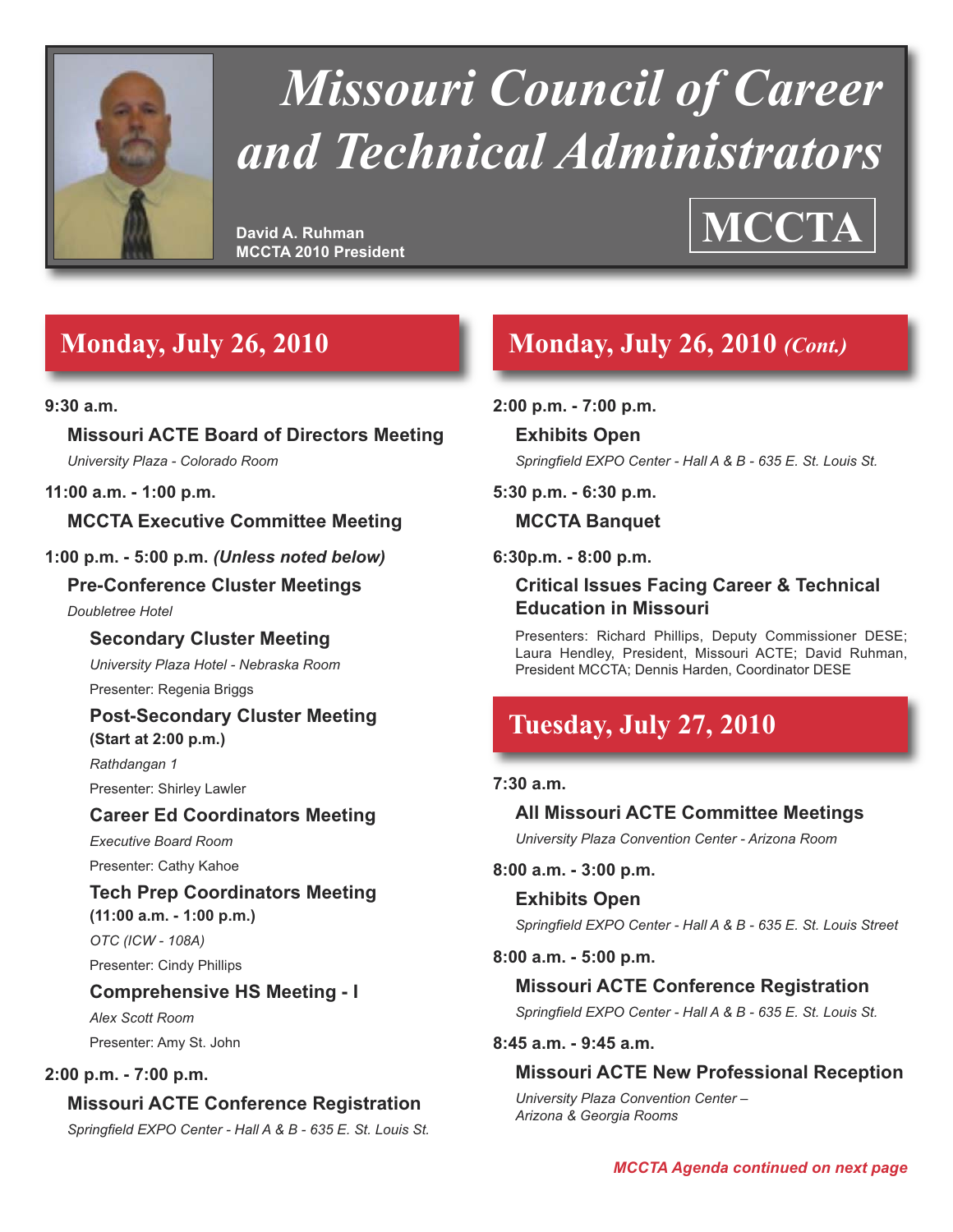## **Tuesday, July 27, 2010** *(Cont.)*

#### **10:00 a.m.**

#### **Opening General Session**

*Springfield EXPO Center - Hall C - 635 St. Louis St.* Opening Session Speaker –Dr. Rita Pierson

#### **12:15 p.m.**

#### **Lunch Break**

Following the Opening Session attendees will have lunch on their own.

**1:00 p.m. - 2:30 p.m.**

#### **NTI Session**

More with Dr. Rita Pierson

#### **3:00 p.m. - 4:30 p.m.**

**MCCTA Networking**

*Doubletree Hotel*

### **Wednesday, July 28, 2010**

*All Sessions held at the Doubletree Hotel*

#### **7:15 a.m. - 8:00 a.m.**

#### **MCCTA Breakfast**

**8:00 a.m. - 11:00 a.m.**

#### **Missouri ACTE Late Registration**

*University Plaza Hotel - Lobby*

#### **8:00 a.m. - 9:00 a.m.**

#### **Regional Meetings**

**Northwest Region** *Ann McLester Room*

**Northeast Region** *Alex Scott Room*

**Southeast Region** *Rathdangan 3*

**Southwest Region** *Rathdangan 2*

## **Wednesday, July 28, 2010** *(Cont.)*

## *All Sessions held at the Doubletree Hotel*

#### **9:00 a.m. - 10:00 a.m.**

#### **MCCE: Missouri CTE's Critical Resources**

Presenters: Cathy Barr, Paul Mackay, and Larae Watkins

**10:00 a.m. - 10:30 a.m.**

**Break**

#### **10:30 a.m. - Noon**

#### **Wisconsin Johnson & the Kingdom of Educated Souls**

Presenter: Darryl Johnson

#### **12:00p.m. - 1:00 p.m.**

#### **MCCTA Luncheon**

Sit by MCCTA Regions.

#### **1:00 p.m. - 2:00 p.m.**

**TSA: Where We Are and Where We Are Going**

Presenters: Kristie Davis, Kathy Frederking and Libby Guilliams

#### **2:00 p.m. - 3:30 p.m.**

#### **DESE Carousel Festival**

Multiple topics covering a wide variety of cricital issues on which DESE can provide guidance and leadership.

#### **3:30 p.m.**

#### **Missouri ACTE House of Delegates Meeting**

University Plaza Convention Center - Iowa Room

#### **3:45 p.m. - 4:45 p.m.**

#### **MOSIS Update**

*Anne McLester Room* Presenter: Connie O'Brien

#### **8:30 p.m.**

#### **All-Division Social**

*The Ramada Oasis - 2550 N. Glenstone*